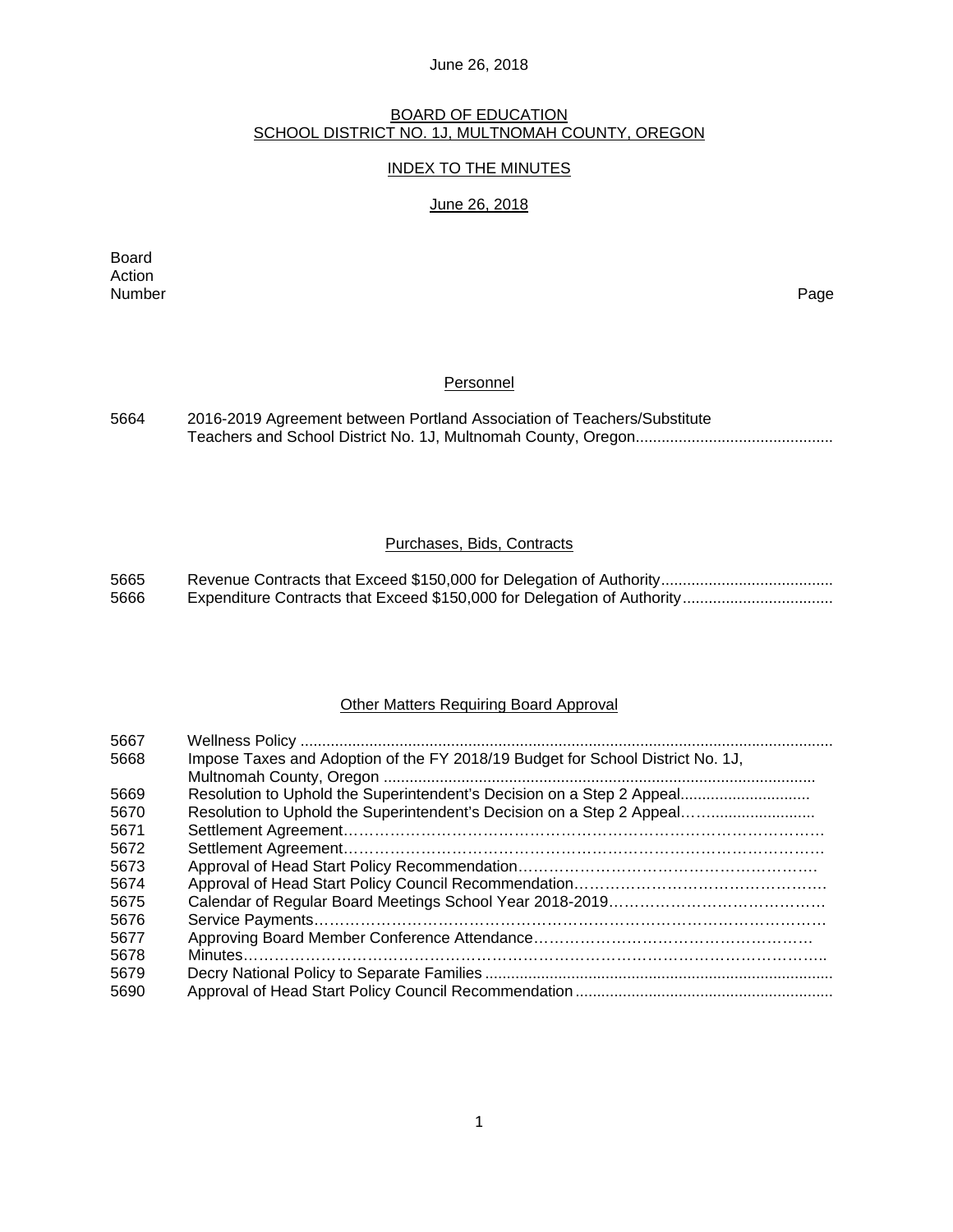## **Personnel**

The Superintendent RECOMMENDED adoption of the following item:

## Number 5664

During the Committee of the Whole, Director Esparza Brown moved and Director Anthony seconded the motion to adopt the above numbered item. The motion was put to a vote and passed unanimously (7-yes, 0-no).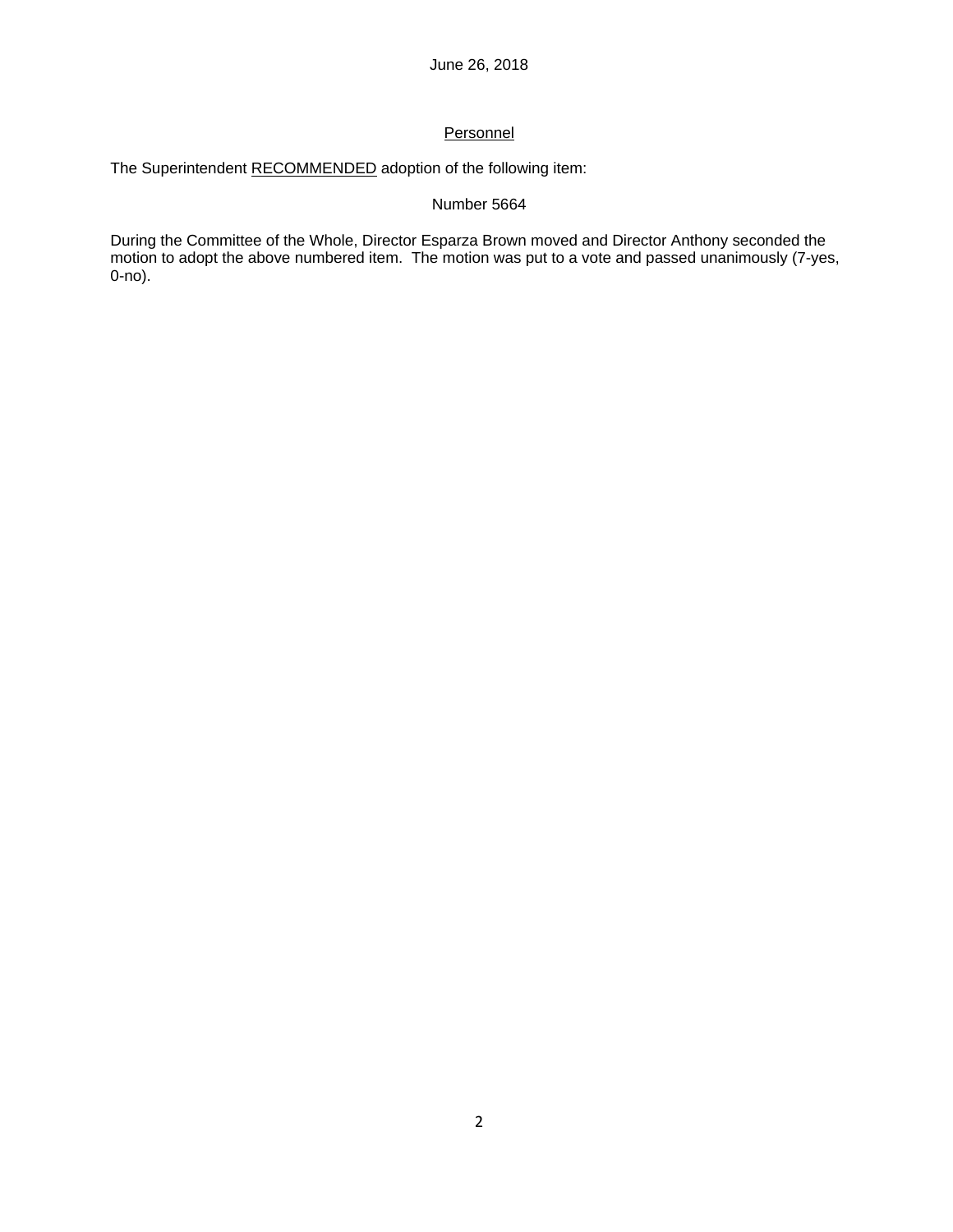## 2016–2019 Agreement between Portland Association of Teachers/Substitute Teachers and School District No. 1J, Multnomah County, Oregon

## **RESOLUTION**

The Superintendent is authorized and directed to execute the 2016–2019 Agreement between the Portland Association of Teachers, representing Substitute Teachers, and School District No. 1J, Multnomah County, Oregon, on the terms presented to the Board and filed in the record of this meeting.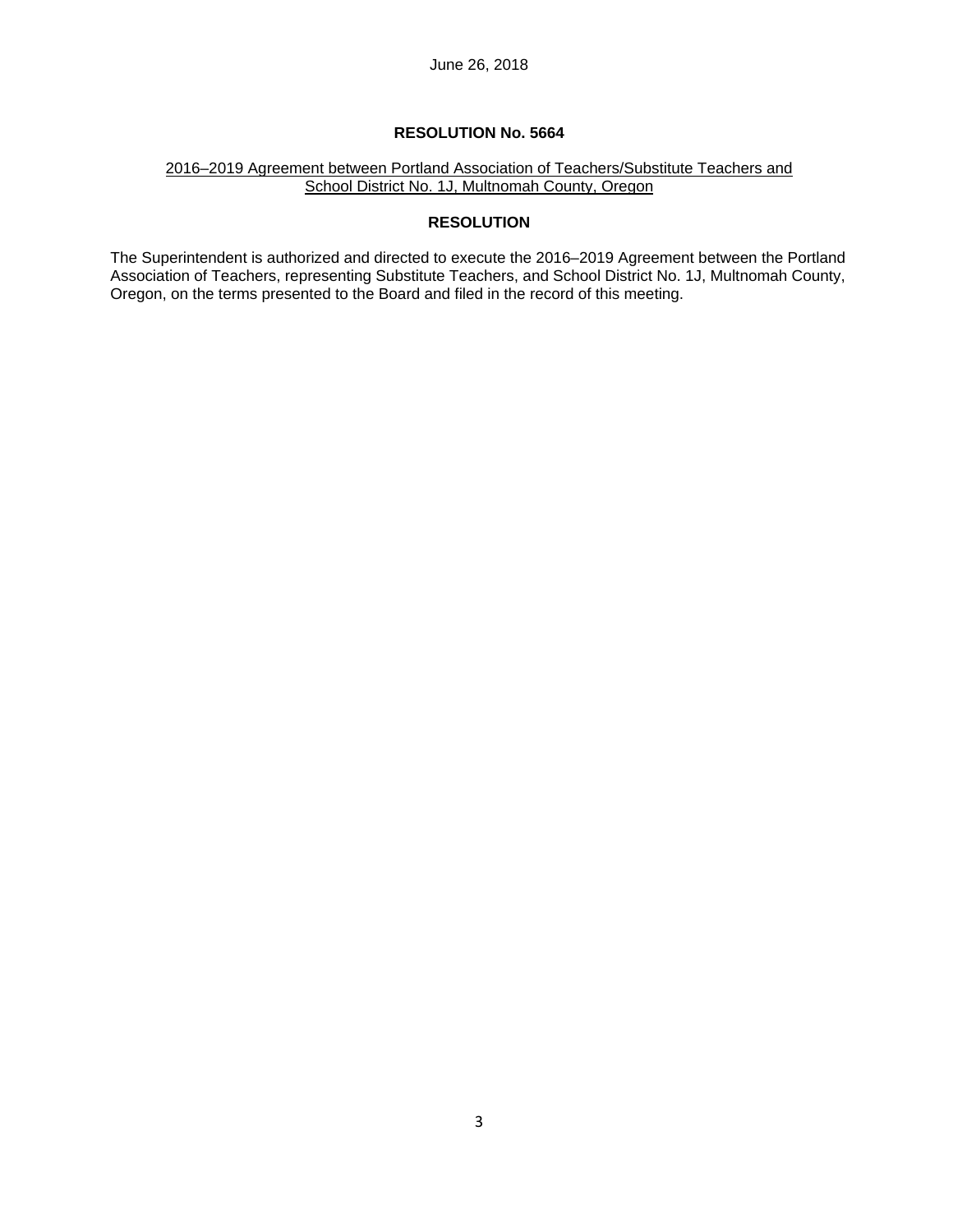## Purchases, Bids, Contracts

The Superintendent RECOMMENDED adoption of the following items:

### Number 5665 and 5666

Director Anthony moved and Director Esparza Brown seconded the motion to adopt the above numbered items. The motion was put to a voice vote and passed unanimously (7-yes, 0-no), with Student Representative Tran voting yes, unofficial.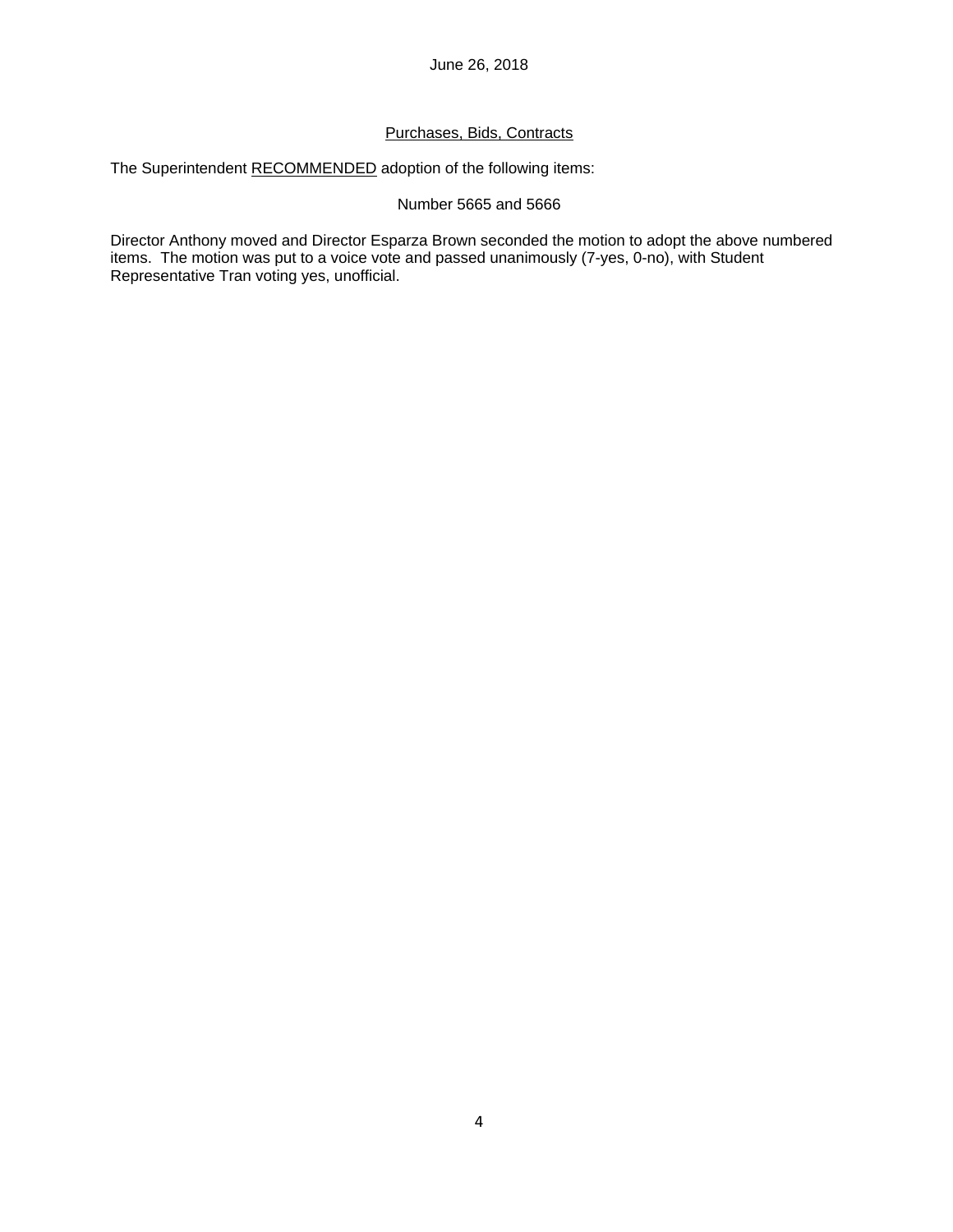### **RESOLUTION No. 5665**

### Revenue Contracts that Exceed \$150,000 Limit for Delegation of Authority

#### **RECITAL**

Portland Public Schools ("District") Public Contracting Rules PPS-45-0200 ("Authority to Approve District Contracts; Delegation of Authority to Superintendent") requires the Board of Education ("Board") to enter into and approve all contracts, except as otherwise expressly authorized. Contracts exceeding \$150,000 per contractor are listed below.

### **RESOLUTION**

The Superintendent recommends that the Board approve these contracts. The Board accepts this recommendation and by this resolution authorizes the Deputy Clerk to enter into the following agreements.

### **NEW REVENUE CONTRACTS**

#### No New Revenue Contracts

### **NEW INTERGOVERNMENTAL AGREEMENTS / REVENUE ("IGA/Rs")**

No New IGA/Rs

## **AMENDMENTS TO EXISTING REVENUE CONTRACTS**

| <b>Contractor</b> | Contract<br>Amendment<br>Term | <b>Contract Type</b>                                                      | <b>Description of Services</b>            | Amendment<br>Amount.<br><b>Contract Total</b> | Responsible<br>Administrator.<br><b>Funding Source</b> |
|-------------------|-------------------------------|---------------------------------------------------------------------------|-------------------------------------------|-----------------------------------------------|--------------------------------------------------------|
| State of Oregon   | 7/1/18<br>through<br>6/30/19  | Intergovernmental<br>Agreement /<br>Revenue<br>IGA/R 65094<br>Amendment 1 | Additional year of Head Start<br>funding. | \$4,209,133<br>\$8,418,266                    | Y. Curtis<br><b>Fund 205</b><br>Grant G1825            |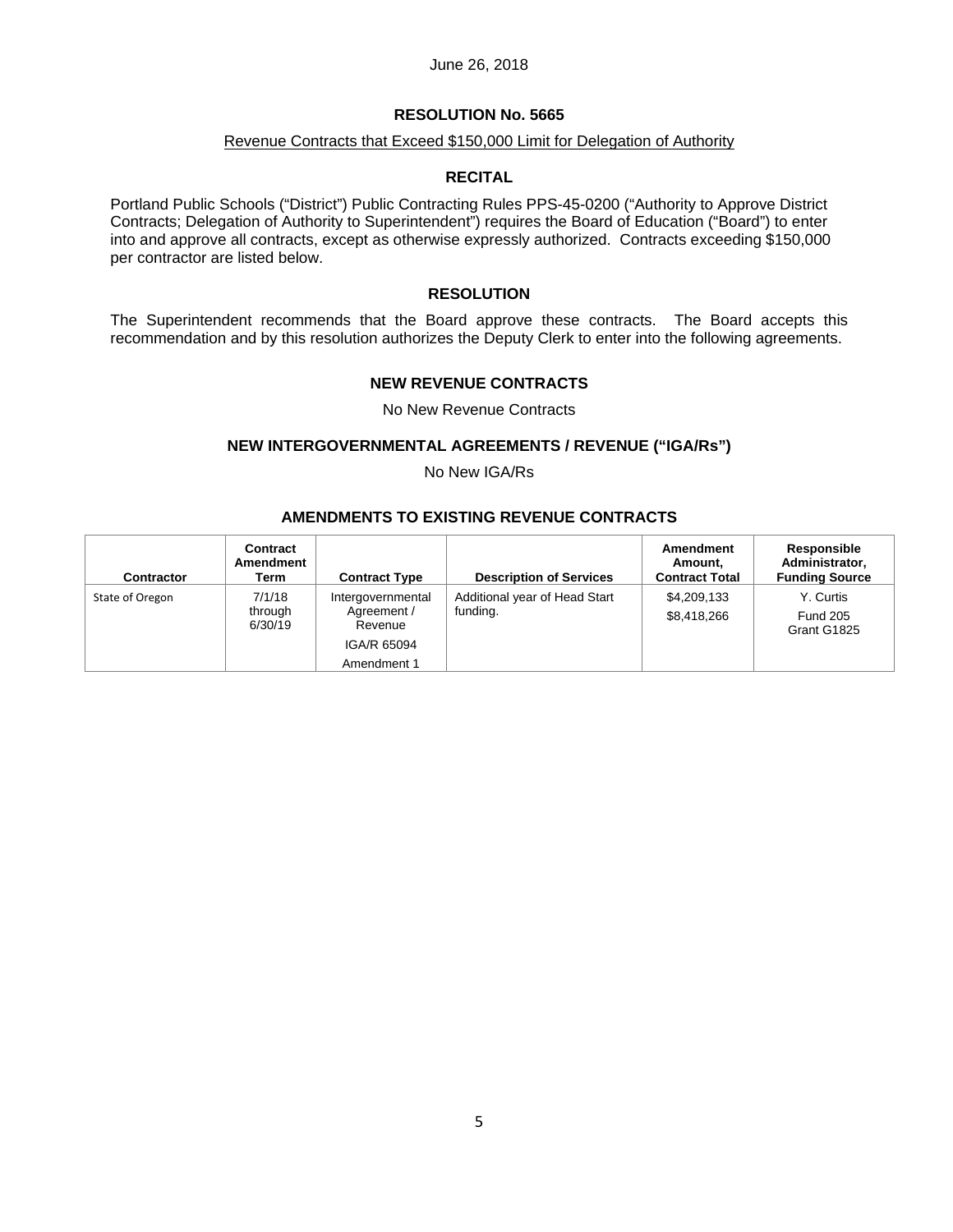### **RESOLUTION No. 5666**

### Expenditure Contracts that Exceed \$150,000 for Delegation of Authority

### **RECITAL**

Portland Public Schools ("District") Public Contracting Rules PPS-45-0200 ("Authority to Approve District Contracts; Delegation of Authority to Superintendent") requires the Board of Education ("Board") enter into contracts and approve payment for products, materials, supplies, capital outlay, equipment, and services whenever the total amount exceeds \$150,000 per contract, excepting settlement or real property agreements. Contracts meeting this criterion are listed below.

### **RESOLUTION**

The Superintendent recommends that the Board approve these contracts. The Board accepts this recommendation and by this resolution authorizes the Deputy Clerk to enter into the following agreements.

| <b>Contractor</b>                                 | <b>Contract</b><br><b>Term</b>                                                                                                 | <b>Contract Type</b>                        | <b>Description of Services</b>                                                                                                                                                             | <b>Contract</b><br>Amount  | Responsible<br>Administrator,<br><b>Funding Source</b>     |
|---------------------------------------------------|--------------------------------------------------------------------------------------------------------------------------------|---------------------------------------------|--------------------------------------------------------------------------------------------------------------------------------------------------------------------------------------------|----------------------------|------------------------------------------------------------|
| Performance<br><b>Abatement Services</b>          | 6/27/18<br>through<br>10/29/18                                                                                                 | Construction<br>C 66455                     | Crawlspace, flooring, and<br>accessible pipe insulation<br>abatement at Jefferson High<br>School.<br>ITB-C 2018-2439                                                                       | \$216,300                  | S. Soden<br><b>Fund 455</b><br>Dept. 3118<br>Project DS002 |
| Northwest<br><b>Engineering Services,</b><br>Inc. | 6/27/18<br>through<br>6/30/20                                                                                                  | <b>Related Services</b><br>RS 66489         | Commissioning services on the<br>2017 Bond Program projects.<br>RFP 2018-2394                                                                                                              | \$3,570,580                | S. Soden<br><b>Fund 455</b><br>Dept. 5511<br>Project DF120 |
| <b>Ross Builders</b><br>Northwest, LLC            | 6/27/18<br>through<br>12/31/18                                                                                                 | Construction<br>C 66441                     | Haul, set, and build-out<br>modular classrooms for Cesar<br>Chavez and Bridger schools.<br>ITB-C 2015-2436                                                                                 | \$1,157,626                | S. Soden<br><b>Fund 404</b><br>Dept. 5597<br>Project X0141 |
| Renaissance<br>Learning Inc.                      | 8/1/18<br>through<br>8/1/21                                                                                                    | <b>Master Contract</b><br><b>MSTR 66491</b> | Purchase of myON digital<br>resources on an as-needed<br>basis by schools.<br><b>Approved Class Special</b><br>Procurements: Copyrighted<br>Materials and Creative Works<br>PPS-47-0288(4) | Not to Exceed<br>\$600,000 | L. Valentino<br><b>Funding Source</b><br>Varies            |
| Swanson & Cosgrave<br>Consulting, LLC             | 7/1/18<br>through<br>6/30/22                                                                                                   | <b>Personal Services</b><br>PS 66512        | Curriculum development,<br>coaching, consultation, and<br>technical assistance.<br>Sole Source - Federal<br>Procurement (2 CFR 200.320<br>(F)(1)                                           | \$240,000                  | Y. Curtis<br><b>Fund 205</b><br>Dept. 5485<br>Grant G1716  |
| <b>AECOM Technical</b><br>Services, Inc.          | 6/28/18<br>through<br>6/30/19<br>Option to<br>renew for up<br>to four<br>additional<br>one-year<br>terms<br>through<br>6/30/23 | <b>Related Services</b><br>RS 66509         | District-wide Facility Condition<br>Assessment.<br>RFP 2017-2325                                                                                                                           | \$2,203,201                | S. Soden<br><b>Fund 424</b><br>Dept. 5597<br>Project EC009 |

## **NEW CONTRACTS**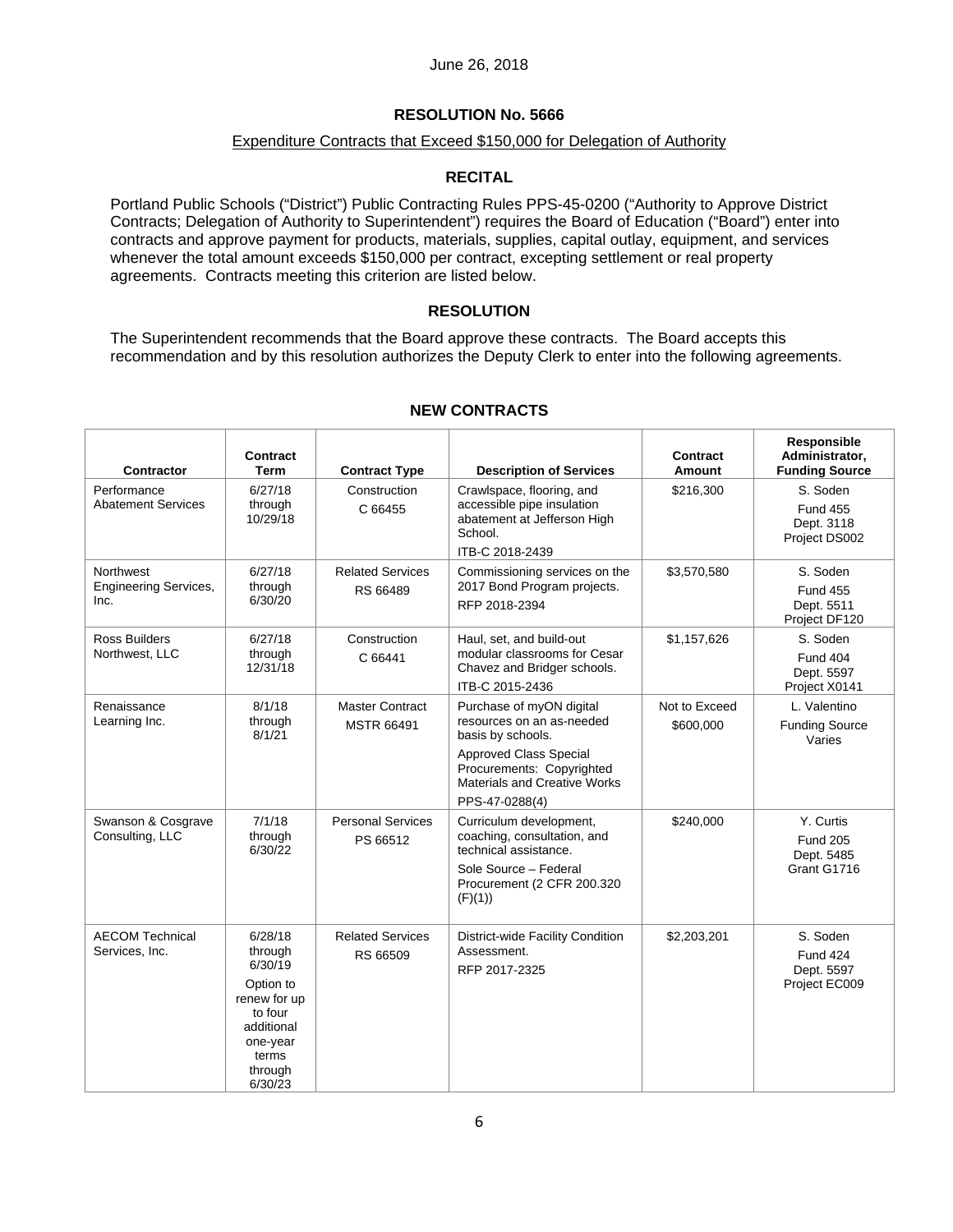| <b>SHI</b> International        | 6/27/18<br>through<br>4/7/19<br>Option to<br>renew<br>through<br>4/7/21     | Cooperative<br>Agreement<br>COA 66454 | Pricing agreement for District-<br>wide purchase of software on<br>an as-needed basis.<br>Administering Contracting<br>Agency: State of Nevada                                                                                                                                          | Not-to-exceed<br>\$500,000 | S. Soden<br><b>Funding Source:</b><br>Varies |
|---------------------------------|-----------------------------------------------------------------------------|---------------------------------------|-----------------------------------------------------------------------------------------------------------------------------------------------------------------------------------------------------------------------------------------------------------------------------------------|----------------------------|----------------------------------------------|
| Freshworks, Inc.                | 06/27/18<br>through<br>04/30/21<br>Option to<br>renew<br>through<br>4/30/24 | Cooperative<br>Agreement<br>COA 66236 | Provides Information<br><b>Technology Service Desk</b><br>software to log, track, and<br>resolve IT hardware and<br>software service requests for<br>District staff.<br><b>Administering Contracting</b><br>Agency: Organization for<br>Education Technology and<br>Curriculum ("OETC") | Not-to-exceed<br>\$450,000 | S. Soden<br>Dept. 5581                       |
| Miller, Nash, Graham,<br>& Dunn | 6/27/18<br>through<br>6/30/19                                               | Legal Services<br>LS 66521            | Legal advice, research on<br>various legal issues/matters.<br>Direct Negotiation - PPS-46-<br>0525(3)                                                                                                                                                                                   | \$150,000                  | L. Large<br><b>Fund 101</b><br>Dept. 5460    |

# **NEW INTERGOVERNMENTAL AGREEMENTS ("IGAs")**

| Contractor                          | Contract<br>Term              | <b>Contract Type</b>                        | <b>Description of Services</b>                      | Contract<br>Amount | Responsible<br>Administrator,<br><b>Funding Source</b> |
|-------------------------------------|-------------------------------|---------------------------------------------|-----------------------------------------------------|--------------------|--------------------------------------------------------|
| <b>Portland State</b><br>University | 1/15/18<br>through<br>1/31/20 | Intergovernmental<br>Agreement<br>IGA 65793 | Environmental consulting for<br>the Tubman project. | \$568,276          | S. Soden<br>Fund 404<br>Dept. 5597<br>Project X0149    |

## **AMENDMENTS TO EXISTING CONTRACTS**

| Contractor                                      | Contract<br>Amendment<br>Term | <b>Contract Type</b>                                | <b>Description of Services</b>                                                                                                                                  | <b>Amendment</b><br>Amount.<br><b>Contract Total</b> | Responsible<br>Administrator,<br><b>Funding Source</b> |
|-------------------------------------------------|-------------------------------|-----------------------------------------------------|-----------------------------------------------------------------------------------------------------------------------------------------------------------------|------------------------------------------------------|--------------------------------------------------------|
| The Gunter Group                                | 7/1/18<br>through<br>12/31/18 | <b>Personal Services</b><br>PS 65849<br>Amendment 2 | Interim support for Finance and<br>Human Resources Department<br>and assistance with<br>organization and leadership<br>transition.<br><b>Direct Negotiation</b> | \$148,675<br>\$397,910                               | G. Guerrero<br><b>Fund 101</b><br>Dept. 5520           |
| Two Ocean Partners,<br><b>LLC</b>               | 7/1/18<br>through<br>8/31/18  | <b>Personal Services</b><br>PS 65869<br>Amendment 3 | PPS-46-0525<br>Interim support for Finance<br>Department and assistance<br>with budget and treasury<br>functions.<br><b>Direct Negotiation</b><br>PPS-46-0525   | \$107,000<br>\$378,280                               | G. Guerrero<br><b>Fund 101</b><br>Dept. 5520           |
| Office of the General<br><b>Counsel Network</b> | 7/1/18<br>through<br>8/30/18  | Legal Services<br>LS 65544<br>Amendment 3           | Interim General Counsel<br>services.<br><b>Direct Negotiation</b><br>PPS-46-0525                                                                                | \$85,000<br>\$268,250                                | G. Guerrero<br><b>Fund 101</b><br>Dept. 5402           |
| <b>First Student</b>                            | 7/1/18<br>through<br>6/30/20  | Services<br>S 58779<br>Amendment 3                  | Extend contract for two<br>additional years for student<br>transportation.<br>RFP 2009-63                                                                       | \$26,000,000<br>\$176,207,000                        | S. Soden<br><b>Fund 101</b><br>Dept. 5560              |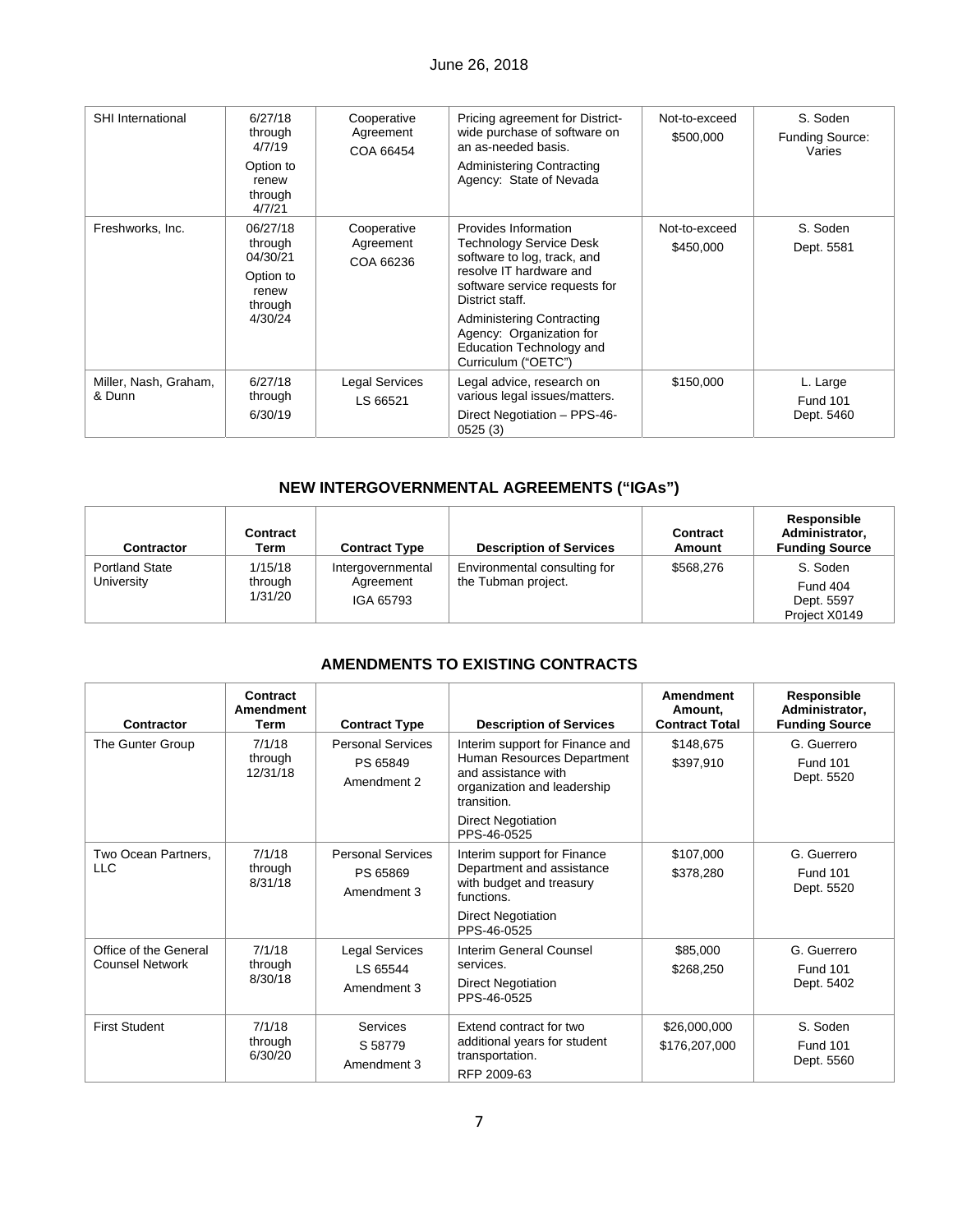### Other Matters Requiring Board Approval

The Superintendent RECOMMENDED adoption of the following items:

### Numbers 5667 through 5678

During the Committee of the Whole, Director Kohnstamm moved and Director Anthony seconded the motion to adopt Resolution 5667. The motion was put to a voice vote and passed unanimously (7-yes, 0 no), with Student Representative Tran voting yes, unofficial.

During the Committee of the Whole, Director Kohnstamm moved and Director Esparza Brown seconded the motion to adopt Resolution 5668. The motion was put to a voice vote and passed by a vote of 6-1 (6 yes, 1-no [Anthony]), with Student Representative Tran voting yes, unofficial.

During the Committee of the Whole, Director Rosen moved and Director Kohnstamm seconded the motion to adopt Resolution 5669. The motion was put to a voice vote and passed unanimously (7-yes, 0-no).

During the Committee of the Whole, Director Kohnstamm moved and Director Moore seconded the motion to adopt Resolution 5670. The motion was put to a voice vote and passed by a vote of 6-1 (6-yes, 1-no [Anthony]).

Director Anthony moved and Director Esparza Brown seconded the motion to adopt Resolutions 561 through 5680. The motion was put to a voice vote and passed unanimously (7-yes, 0-no), with Student Representative Tran voting yes, unofficial.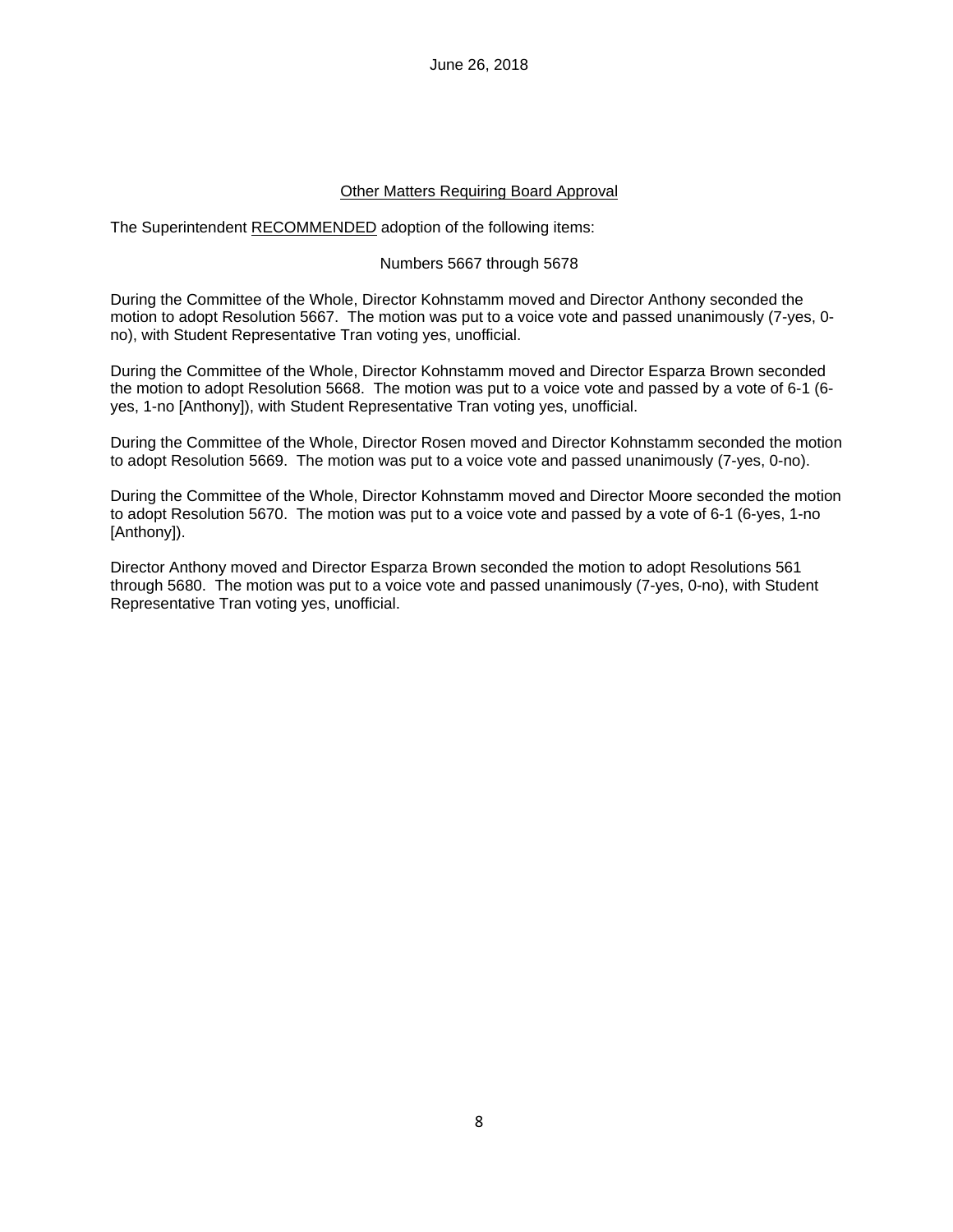### Wellness Policy

### **RECITALS**

- A. On June 30, 2004 Congress passed Public Law 108-265 and reauthorized federal funding for Child Nutrition Programs.
- B. Section 204 of the Child Nutrition Reauthorization Act directs all school districts participating in the federally funded Child Nutrition programs to establish a local school wellness policy for all schools in the district.
- C. The local wellness policy must be in place by the first day of the 2018 school year and must include:
	- Goals for nutrition education, physical activity, and other school-based activities that are designed to promote student wellness in a manner that the district determines appropriate;
	- Nutrition guidelines selected by the district for all foods (vending machines, a la carte foods, fundraisers, concession stands, student stores, school parties/celebrations) available on each school campus during the school day with the objectives of promoting students' health and reducing childhood obesity;
	- Assurance that guidelines for reimbursable school meals shall not be less restrictive than regulations and guidance issued by the Secretary of Agriculture;
	- A plan for measuring implementation of the local wellness policy, including designation of one or more persons within the district or at each school to ensure implementation of the local wellness policy;
	- Involvement of parents, students, representatives of the school food service program, the school board, school administrators, and the public in the development of the school wellness policy; and
- D. Portland Public Schools Nutrition Services has been taking steps to promote healthy food choices through school meals and nutrition education.
- E. Portland Public Schools Nutrition Services has a national reputation for being a leader in implementing nutritional changes such as switching to 1% and nonfat milk, adding self-serve salad bars to increase fruit and vegetable intake, increasing whole grain products, and limiting fried foods.
- F. The issue of child obesity has become more serious each year, Portland Public Schools has responded by taking steps to implement higher nutrition standards in meal selections at elementary and middle schools. Elementary students are offered only milk, soymilk, and 100% juice in addition to school meals. Elementary and middle school students do NOT have access to vending machines.
- G. Portland Public Schools Nutrition Services sees the need to promote well-balanced meals for all students. Nutrition Services will no longer offer a la carte sales, only complete school meals beginning in Fall 2018. Vending machines will continue to be excluded from all schools and grade levels.

## **RESOLUTION**

1. The Board approves that every decision that Portland Public Schools Nutrition Services makes about changes in meal service or menu will be done in the context of knowledge of the changing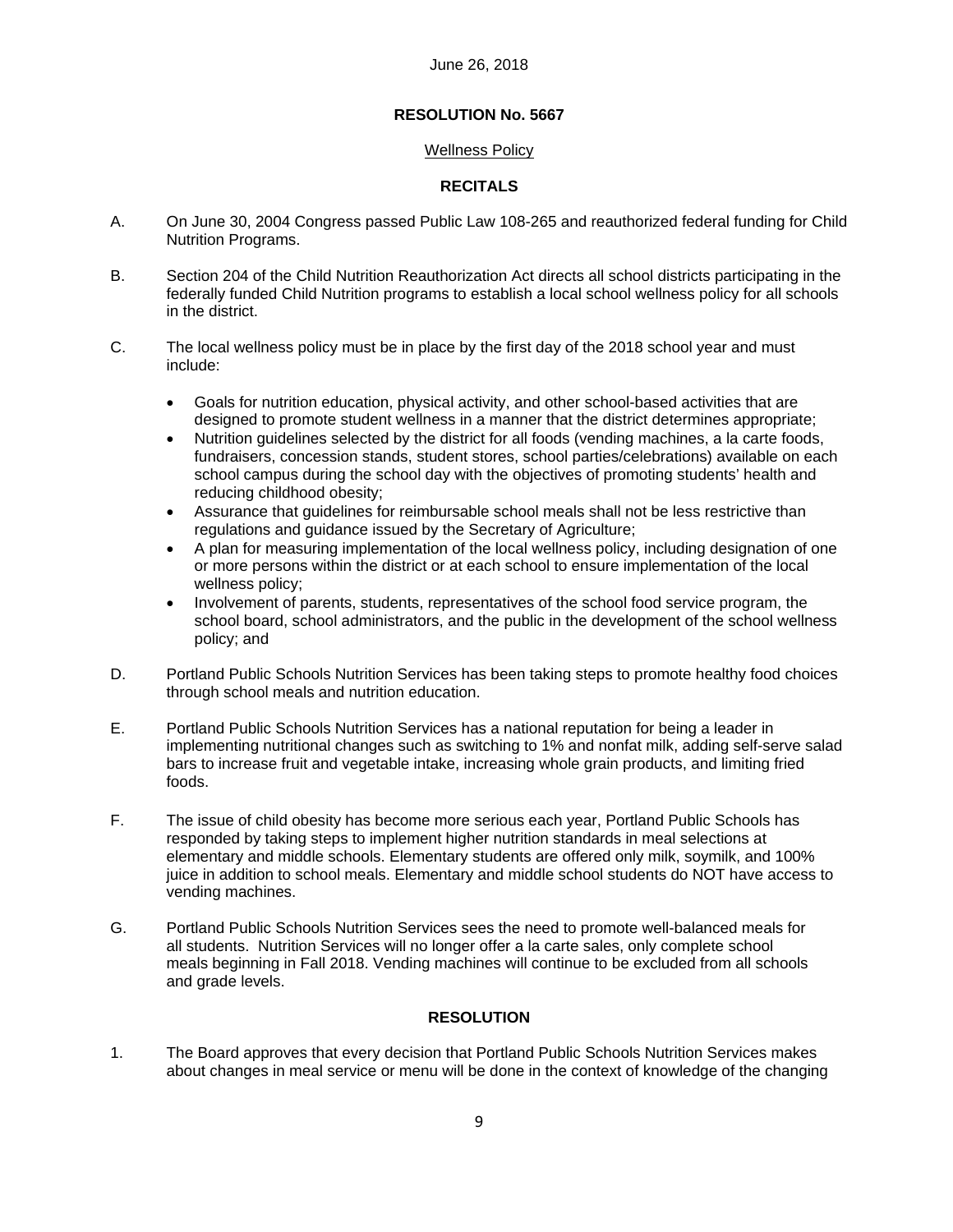state of children's health and the district's responsibility to create a healthy school nutrition environment.

- 2. That Portland Public Schools believes that the healthy, physically active child is better prepared for academic success and recognizes the benefits of the Local School Wellness Policy requirement to support student achievement.
- 3. The School Board recommends that the district continue efforts for supporting the district Wellness Committee and apply the Wellness Policy to every school in Portland effective July 1, 2018.

*J. Withycombe*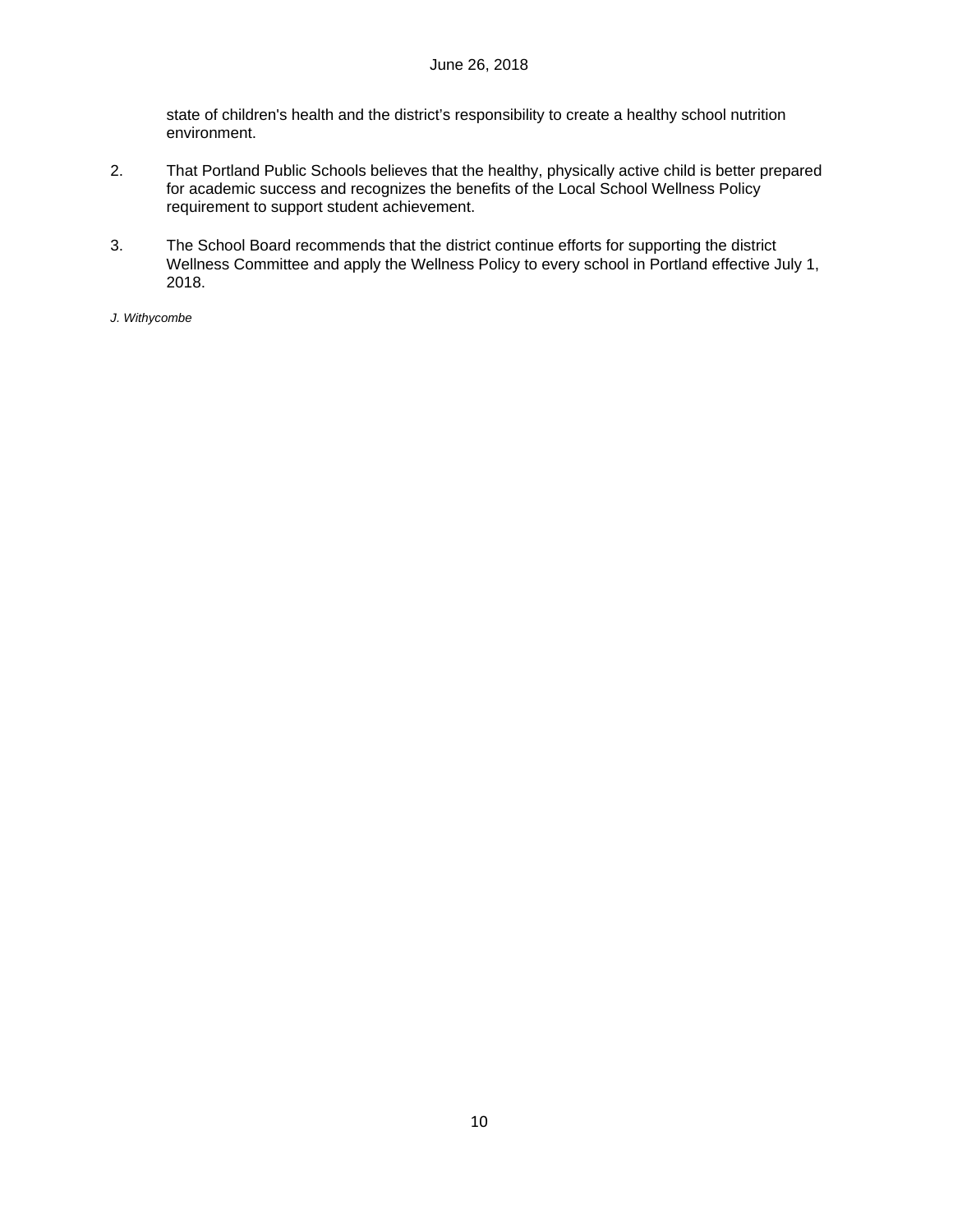#### Impose Taxes and Adoption of the FY 2018/19 Budget for School District No. 1J, Multnomah County, Oregon

### **RECITALS**

- A. Oregon Local Budget Law, Oregon Revised Statute (ORS) 294.428, requires each legal jurisdiction's Budget Committee approve a budget and specify the *ad valorem* property tax rate for all funds.
- B. The Board of Education (Board) serves as the Budget Committee for the school district. The Board appointed a Community Budget Review Committee (CBRC) to review the Proposed Budget and current year expenditures of the existing Local Option Levy. The CBRC acts in an advisory capacity to the Board.
- C. On May 22, 2018, the Board, acting in their capacity as the Budget Committee, received testimony and a report on the current year Local Option Levy expenditures and testimony and recommendations from the CBRC.
- D. On June 12, 2018, by way of Resolution No. 5662, and under the provisions of Oregon Local Budget Law (ORS Chapter 291), the Budget Committee for School District No. 1J, Multnomah County, Oregon ("District"), approved the FY 2018/19 budget and imposed taxes.
- E. Oregon Local Budget Law, ORS 294.431, requires submission of the budget document to the Tax Supervising Conservation Commission (TSCC) by May 15 of each year. ORS 294.431 allows taxing jurisdictions to request an extension of the submission date. Portland Public Schools ("PPS") applied for, and was granted an extension to this deadline, and submitted the PPS budget to TSCC as required.
- F. The TSCC held a public hearing on the Approved Budget on June 26, 2018.
- G. ORS 457.445(1)(b)(iv) provides the opportunity for a school district to be excluded from urban renewal division of tax calculations with a statutory rate limit on July 1, 2003, that is greater than \$4.50 per \$1,000 of assessed value. To the extent that the rate limit was increased under section 11 (5)(d), Article XI of the Oregon Constitution, property tax revenue from said increase is excluded from local revenues. The District will notify the county assessors of the rate to be excluded for the current fiscal year not later than July 15.
- H. Portland Public Schools has a statutory rate limit that is in excess of the \$4.50 limitation that includes an increase under section 11 (5)(d), Article XI of the Oregon Constitution.

### **RESOLUTION**

- 1. The District's Board of Education hereby adopts the budget for the fiscal year 2018/19, as summarized in Attachment "A", in the total amount of \$1,506,991,788.
- 2. The Board appropriates for the fiscal year beginning July 1, 2018, the amounts summarized by program in Attachment A to this resolution and as detailed in the budget book, Adopted Budget, for the fiscal year 2018/19, School District 1J, Multnomah County, Oregon.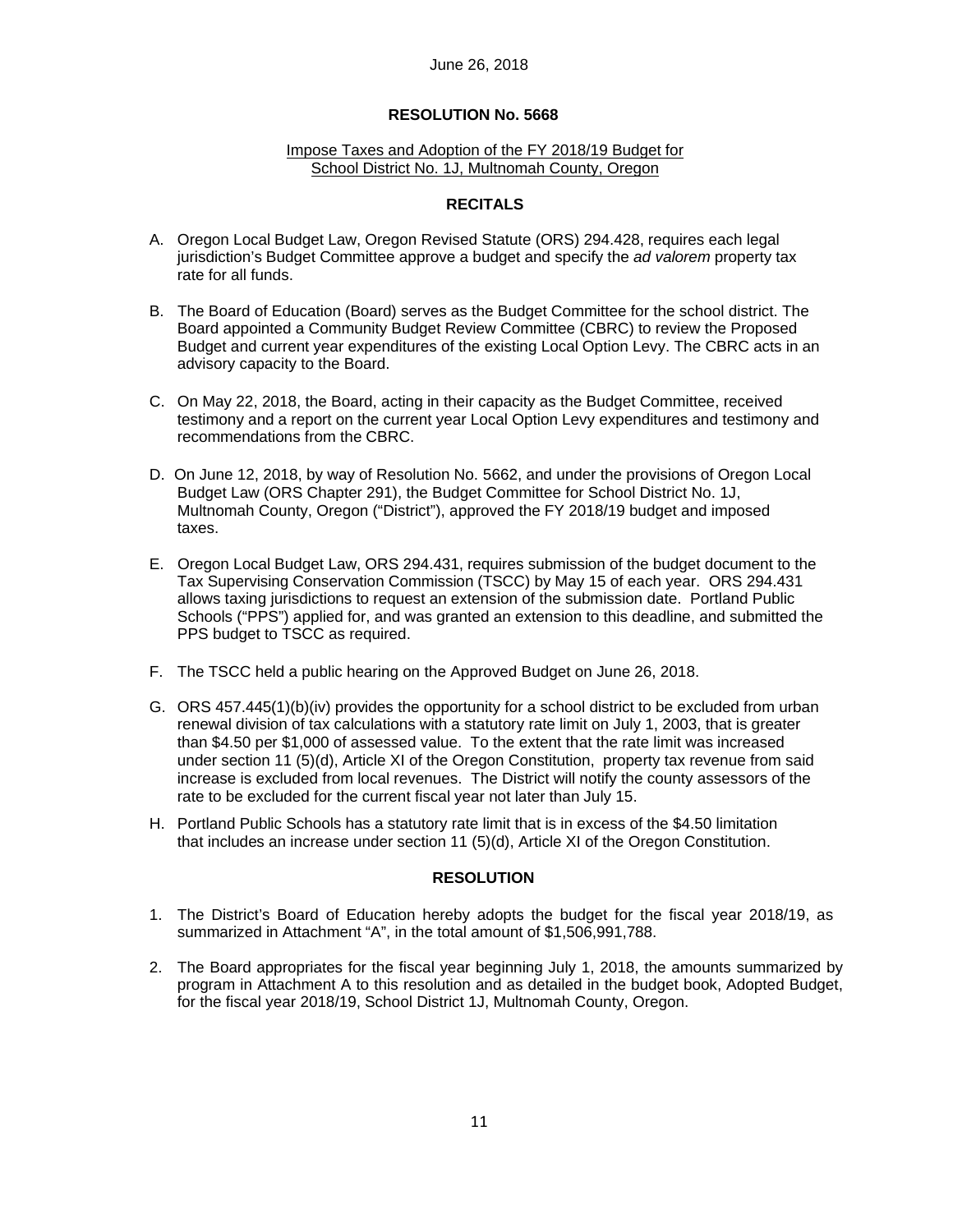- 3. The Board resolves that the District hereby imposes the taxes provided for in the adopted budget:
	- a. At the rate of \$5.2781 per \$1,000 of assessed value for operations;
	- b. At the rate of \$1.9900 per \$1,000 of assessed value for local option tax for operations;
	- c. In the amount of \$128,700,000 for exempt bonds.

And that these taxes are hereby imposed and categorized for tax year 2018/19 upon the assessed value of all taxable property within the district.

4. Taxes are hereby imposed and categorized as for tax year 2018/19 upon the taxable assessed value of all taxable property in the District, as follows:

|                         | Education Limitation                                              | <b>Excluded from Limitation</b> |
|-------------------------|-------------------------------------------------------------------|---------------------------------|
| Permanent Rate Tax Levy | \$5.2781/\$1,000 of assessed valuation                            |                                 |
|                         | Local Option Rate Tax Levy \$1.9900/\$1,000 of assessed valuation |                                 |
| Bonded Debt Levy        |                                                                   | \$128,700,000                   |

5. The Board further resolves that \$0.5038 per \$1,000 of taxable assessed value is excluded from division of tax calculations, as the Permanent Rate Tax Levy attributable to the increase provided in section 11 (5)(d), Article XI of the Oregon Constitution (such increase is a result of the expiring Gap Tax Levy). The District will notify the county assessors that for the 2018/19 fiscal year \$0.5038 of the District's permanent tax rate ley is to be excluded from urban division of tax calculations under the provisions of ORS 457.010(4)(a)(D).

*R. Dutcher*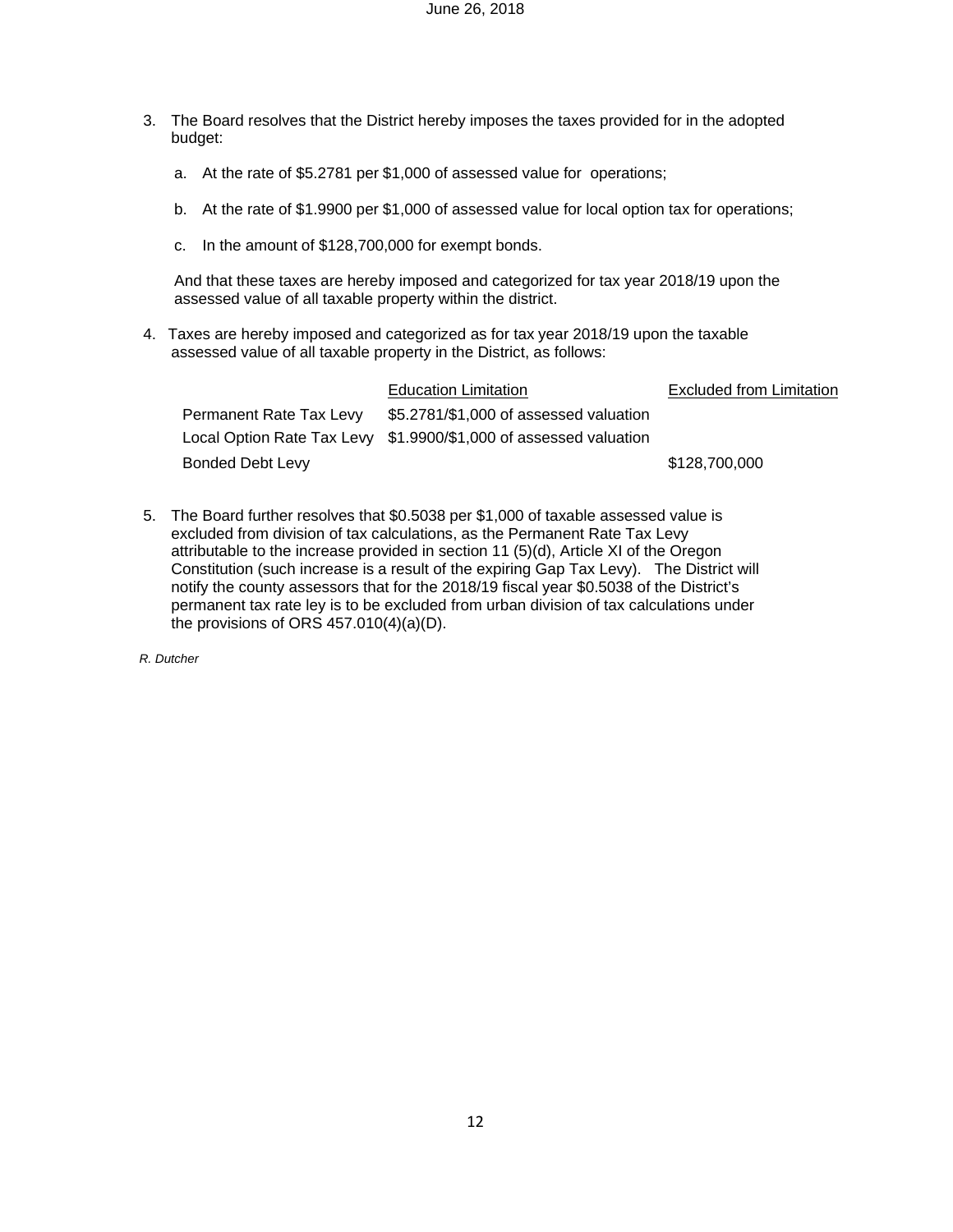#### **Attachment "A" to Resolution No. 5668 2018/19 Adopted Budget**

## Schedule of Appropriations and Other Balances

|                 |                    |                            | Appropriations                               |                                                               |                               |                         |                            |                                      |                   |
|-----------------|--------------------|----------------------------|----------------------------------------------|---------------------------------------------------------------|-------------------------------|-------------------------|----------------------------|--------------------------------------|-------------------|
| Fund            | <b>Instruction</b> | Support<br><b>Services</b> | Enterprise &<br>Community<br><b>Services</b> | <b>Facilities</b><br><b>Acquisition &amp;</b><br>Construction | <b>Debt</b><br><b>Service</b> | <b>Transfers</b><br>Out | Contingency                | <b>Ending Fund</b><br><b>Balance</b> | <b>Fund Total</b> |
| <b>Fund 101</b> | 350,108,662        | 272,247,648                | 1,515,284                                    |                                                               |                               | 5,878,818               | 25,252,055                 |                                      | 655,002,466       |
| <b>Fund 201</b> | 8,800,000          |                            |                                              |                                                               |                               |                         |                            | 4,257,383                            | 13,057,383        |
| <b>Fund 202</b> |                    |                            | 21,209,667                                   |                                                               |                               |                         |                            | 896,568                              | 22,106,234        |
| <b>Fund 205</b> | 31,734,799         | 31,992,955                 | 3,068,084                                    |                                                               |                               |                         |                            | $\overline{\phantom{a}}$             | 66,795,838        |
| Fund 225        |                    |                            |                                              |                                                               |                               |                         |                            | 17,520,983                           | 17,520,983        |
| <b>Fund 299</b> | 8,288,539          | 2,352,706                  | 137,112                                      |                                                               |                               | 50,000                  |                            |                                      | 10,828,358        |
| Fund 307        |                    |                            |                                              |                                                               | 2,708,046                     |                         |                            |                                      | 2,708,046         |
| <b>Fund 308</b> |                    |                            |                                              | ÷,                                                            | 48,854,325                    |                         | $\blacksquare$             | 1,169,736                            | 50,024,061        |
| Fund 320        |                    |                            |                                              |                                                               | 1,846,785                     |                         |                            |                                      | 1,846,785         |
| <b>Fund 350</b> |                    |                            |                                              |                                                               | 120,432,483                   |                         |                            | 3,300,899                            | 123,733,382       |
| Fund 404        |                    |                            |                                              | 20,222,034                                                    |                               | 618,830                 |                            | L.                                   | 20,840,864        |
| Fund 407        |                    | 774,699                    |                                              |                                                               |                               |                         |                            | $\overline{\phantom{a}}$             | 774,699           |
| Fund 420        |                    | 3,695,417                  |                                              | 623,558                                                       |                               |                         |                            | ÷,                                   | 4,318,975         |
| <b>Fund 435</b> |                    |                            |                                              | 2,819,761                                                     |                               |                         |                            | $\overline{\phantom{a}}$             | 2,819,761         |
| Fund 438        |                    | 4,750                      |                                              | 19,782,255                                                    |                               |                         |                            | ä,                                   | 19,787,005        |
| Fund 445        |                    |                            |                                              | 5,089,830                                                     |                               |                         |                            | ÷,                                   | 5,089,830         |
| <b>Fund 450</b> |                    | 427,059                    |                                              | 184,266,382                                                   |                               |                         | 294,365,168                | ÷.                                   | 479,058,609       |
| <b>Fund 470</b> |                    |                            |                                              |                                                               |                               |                         |                            | $\overline{\phantom{a}}$             |                   |
| Fund 601        |                    | 3,804,091                  |                                              |                                                               |                               |                         | 6,874,417                  | ä,                                   | 10,678,509        |
| <b>Total</b>    | \$398,932,000      | \$315,299,326              | \$25,930,146                                 | \$232,803,820                                                 | \$173,841,639                 | \$6,547,648             | \$326,491,640 \$27,145,569 |                                      | \$1,506,991,788   |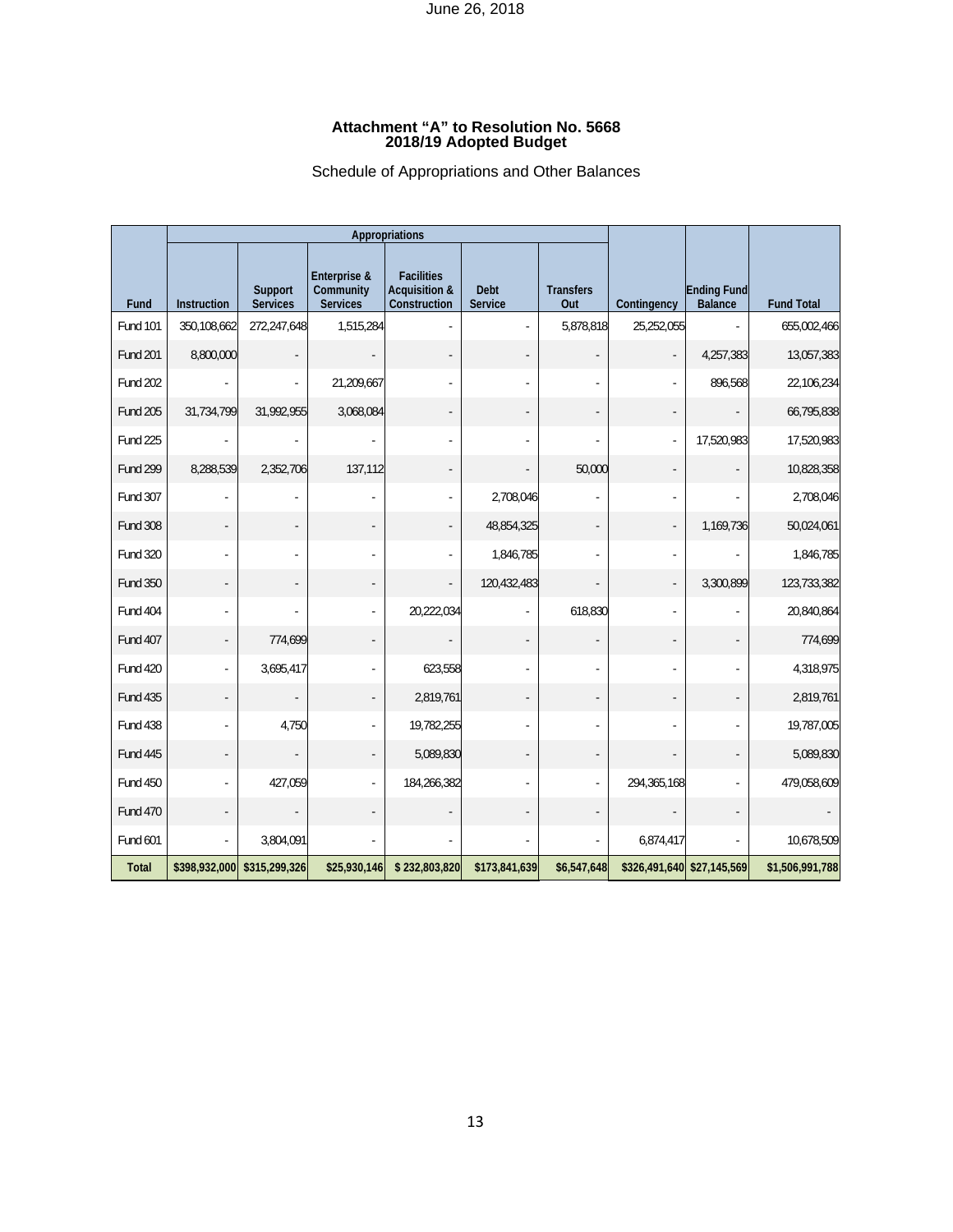## Resolution to Uphold the Superintendent's Decision on a Step 2 Appeal

## **RECITALS**

- A. On April 24, 2018, the Portland Public School Board heard an appeal to the Superintendent's decision on the Step 2 appeal submitted by the complainant. The appeal was tabled in order to allow further discussion and to discuss with staff and members of the Teaching and Learning Committee.
- B. On May 7, 2018 and June 11, 2018, the Teaching and Learning Committee met to discuss the complaint and, in the June 11, 2018 meeting, to ask questions of staff and the complainant.
- C. The Teaching and Learning Committee gained an understanding of the concerns in the complaint and operational challenges in fully addressing them. The Office of Teaching and Learning will use the K-12 Guaranteed and Viable Curriculum so that all students have access to the same content, through differentiated teaching strategies and student tasks, across each section or class, where both English language proficiency and core standards are incorporated.

## **RESOLUTION**

The Board of Education upholds the Superintendent's decision of the Step 2 appeal as the final decision.

## **RESOLUTION No. 5670**

## Resolution to Uphold the Superintendent's Decision on a Step 2 Appeal

## **RECITALS**

The Board of Education has received and reviewed the complaint submitted and the Superintendent's response to it.

## **RESOLVED**

The Board of Education upholds the Superintendent's decision of the Step 2 appeal as the final decision.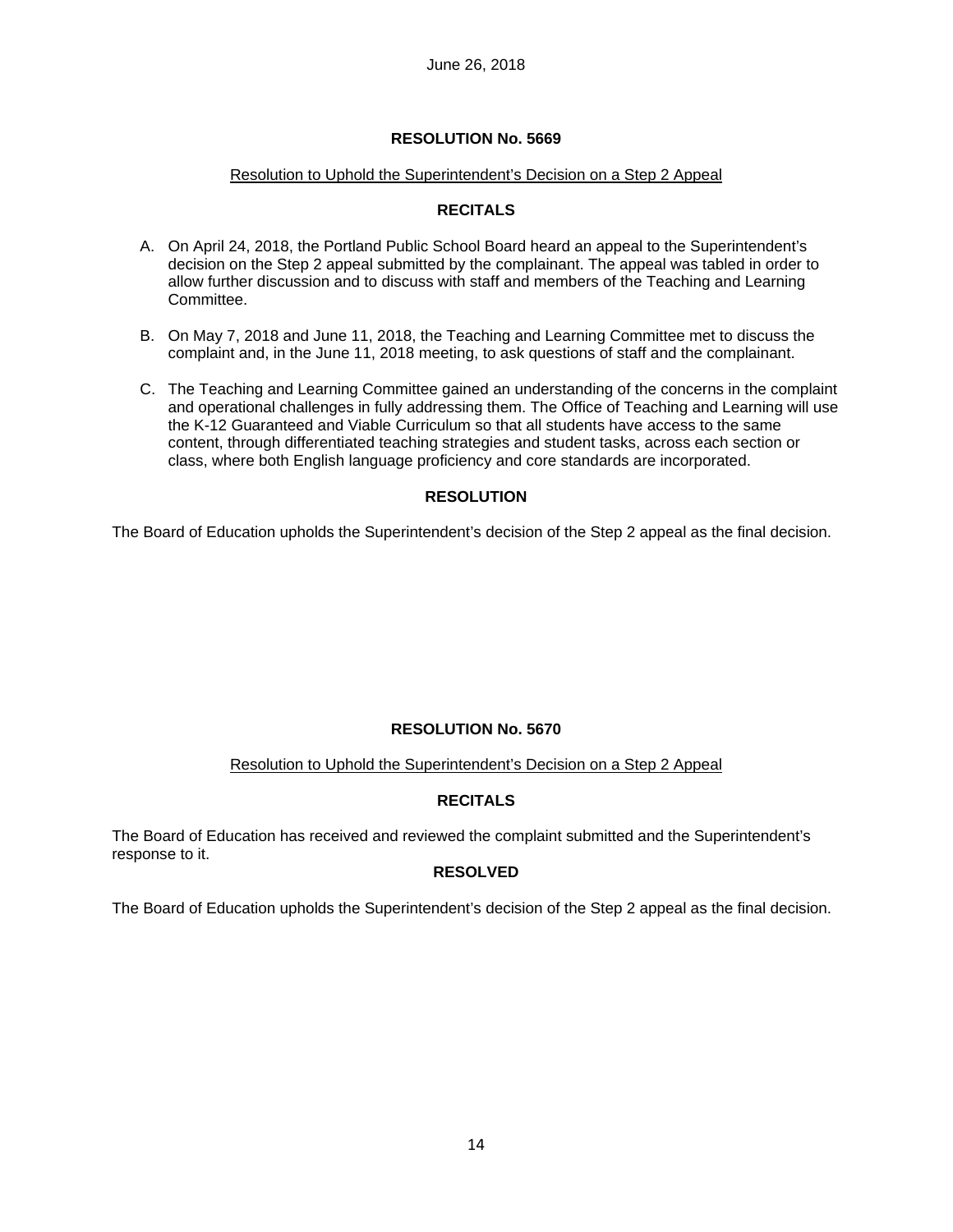## **RESOLUTION No. 5671**

### Settlement Agreement

The Board of Education grants authority to pay up to \$46,155 is granted to settle special education claims regarding student K.S. The settlement agreement will be in a form approved by the Interim General Counsel.

*E. Large* 

## **RESOLUTION No. 5672**

### Settlement Agreement

The Board of Education grants authority to pay a total of \$ 65,000.00 is granted to settle special education claims regarding student L.T. The settlement agreement will be in a form approved by the Interim General Counsel.

*E. Large* 

## **RESOLUTION No. 5673**

### Approval of Head Start Policy Recommendation

## **RECITALS**

- A. Federal requirements call for the Governing Board of a Head Start program to approve recommendations for the program.
- B. The Board of Directors for Portland Public Schools serves as the Governing Board for the PPS Head Start Program.
- C. Portland Public Schools Policy Council recommends submitting the application for year one of the Non-Competing Continuation Grant for fiscal year 2019.

## **RESOLUTION**

The Board of Directors for Portland Public Schools, School District No. 1J, Multnomah County, Oregon, approves the Head Start Policy Council recommendations as stated above.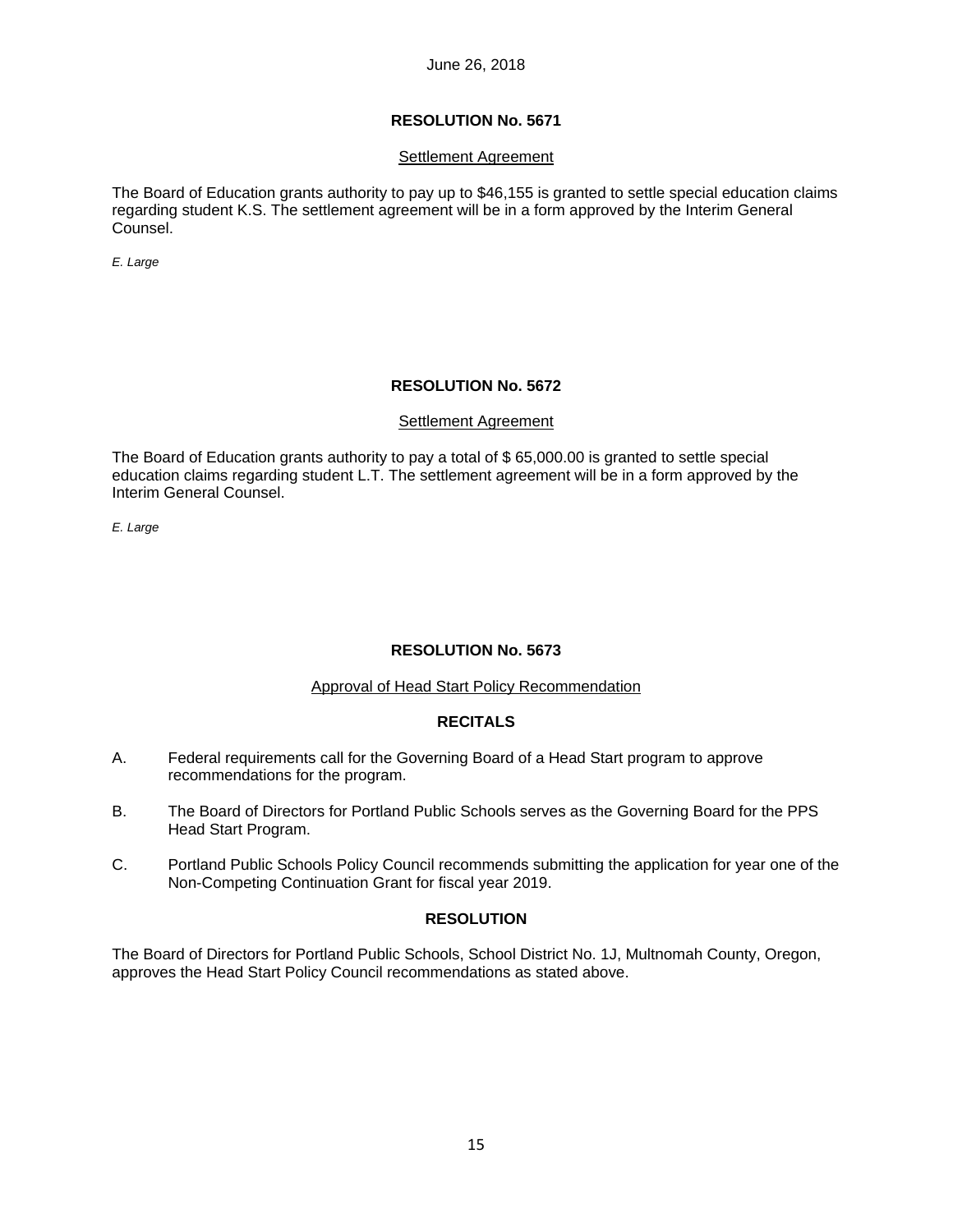## Approval of Head Start Policy Council Recommendation

## **RECITALS**

- A. Federal requirements call for the Governing Board of a Head Start program to approve recommendations in the program.
- B. The Board of Directors for Portland Public Schools serves as the Governing Board for the PPS Head Start Program.
- C. Due to the fact that we are facing difficulties providing quality interventions to meet the needs of the increasing number of our children with disabilities and challenging behaviors, we are seeking a reduction of 34 slots for the 2018-19 school year. This would enable us to increase our six Classroom Support Staff from .5 FTE to .875 FTE.
- D. In order to determine the program budget for 2018-2019, the PPS Head Start Policy Council recommends a reduction in slots which will result in a permanent increase in the Federal Cost per Child allocation and will positively impact the level of future fiscal year program budgets. The reduction in slots would not impact our Head Start budget allocation.
- E. If not approved, the Program will not meet its financial obligations and/or Federal Head Start Performance Standards.

## **RESOLUTION**

The Board of Directors for Portland Public Schools, School District No. 1J, Multnomah County, Oregon, approves the Head Start Policy Council recommendation to reduce 34 slots for the 2018-2019 fiscal year.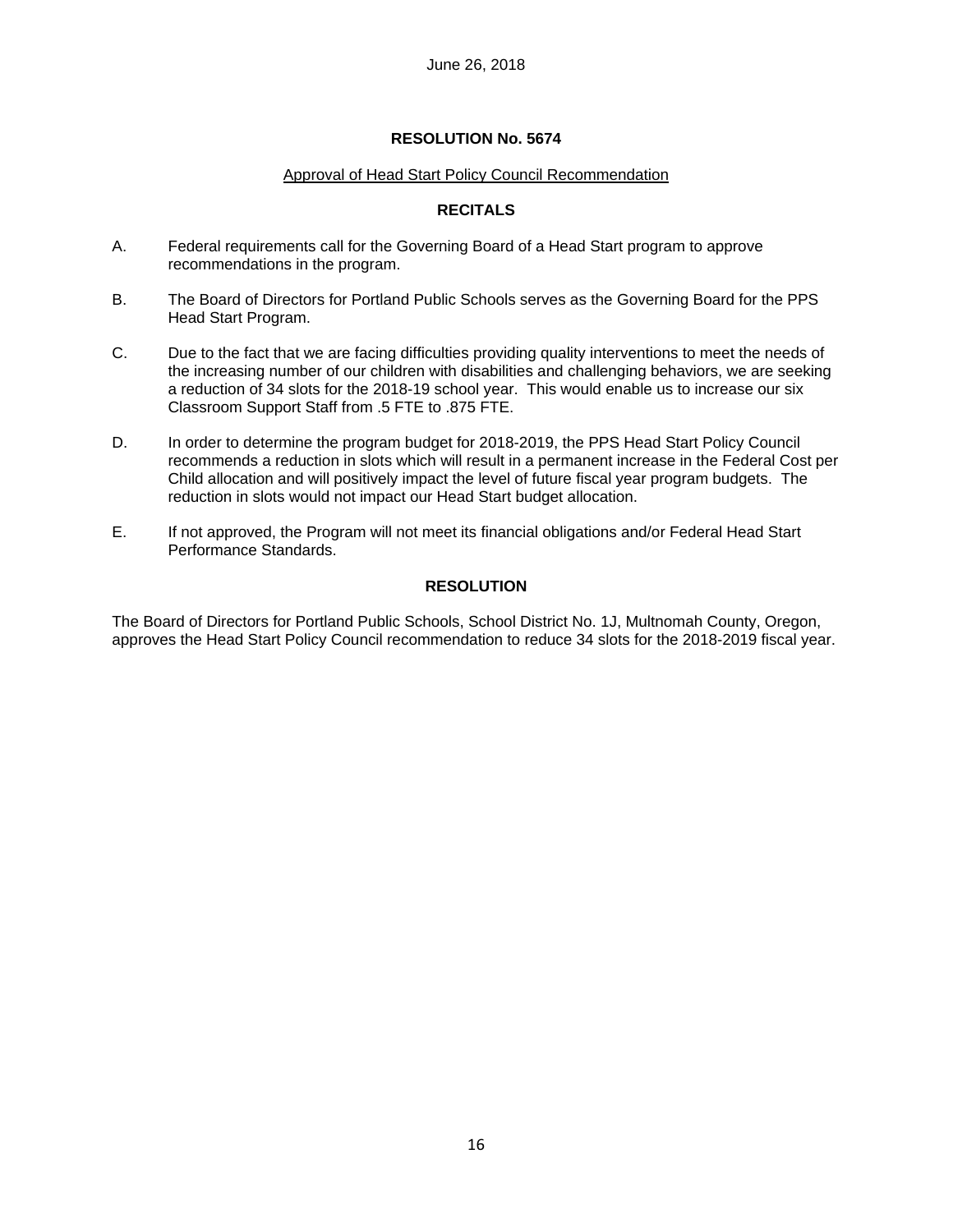### Calendar of Regular Board Meetings School Year 2018-2019

## **RESOLUTION**

 The Board of Education hereby adopts the below calendar as its schedule of Regular Board Meetings for the upcoming 2018-2019 school year.

### **Portland Public Schools BOARD OF EDUCATION Schedule of Regular Meetings 2019-2019 School Year**

Board meetings are held at 501 North Dixon Street, Portland, Oregon, 97227, and begin at 6:00pm on Tuesdays. On occasions, Board meetings may be held in a school building.

| July 17, 2018      | January 8, 2019   |
|--------------------|-------------------|
| July 24, 2018      | January 29, 2019  |
| August 14, 2018    | February 12, 2019 |
| August 28, 2018    | February 26, 2019 |
| September 4, 2018  | March 5, 2019     |
| September 18, 2018 | March 19, 2019    |
| October 2, 2018    | April 2, 2019     |
| October 16, 2018   | April 16, 2019    |
| November 13, 2018  | May 14, 2019      |
| November 27, 2018  | May 28, 2019      |
| December 11, 2018  | June 11, 2019     |
|                    | June 25, 2019     |

 **The Board may also hold Work Sessions, Special Meetings, and Executive Sessions on Tuesday Evenings when a Regular Board Meeting is not scheduled.**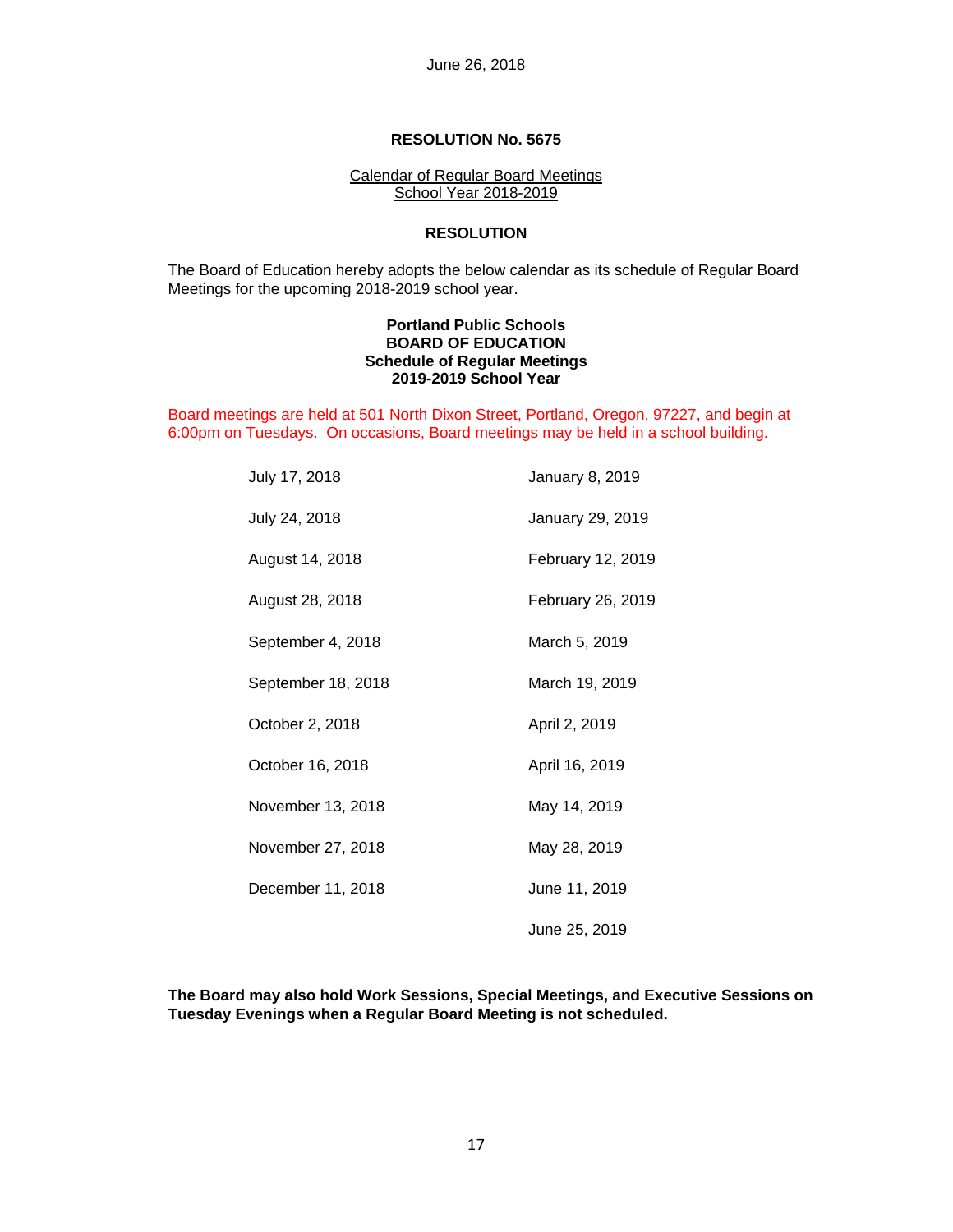## **RESOLUTION No. 5676**

## **Service Payments**

The Board of Education approves the following service payments:

| Payee                                | <b>Description</b> | <b>Period</b> | Amount      |
|--------------------------------------|--------------------|---------------|-------------|
| <b>Council of Great City Schools</b> | Annual Dues        | 2018-2019     | \$38.701.00 |
| Oregon School Boards<br>Association  | Annual Dues        | 2018-2019     | \$18,940.00 |

## **RESOLUTION No. 5677**

## Approving Board Member Conference Attendance

## **RECITAL**

- A. Board Policy 1.40.070 requires Board approval for individual Board members to attend state or national meetings as representatives of the Board.
- B. Portland Public Schools participates in AVID (Advancement Via Individual Determination), which encourages participation of District Leadership in Summits and Work Sessions they provide.

## **RESOLUTION**

The Board affirms Chair Julia Brim-Edwards to attend the AVID Northwest Collaborative School Board Workshop in July 2018.

## **RESOLUTION No. 5678**

## **Minutes**

The following minutes are offered for adoption:

May 22, May 30, and June 12, 2018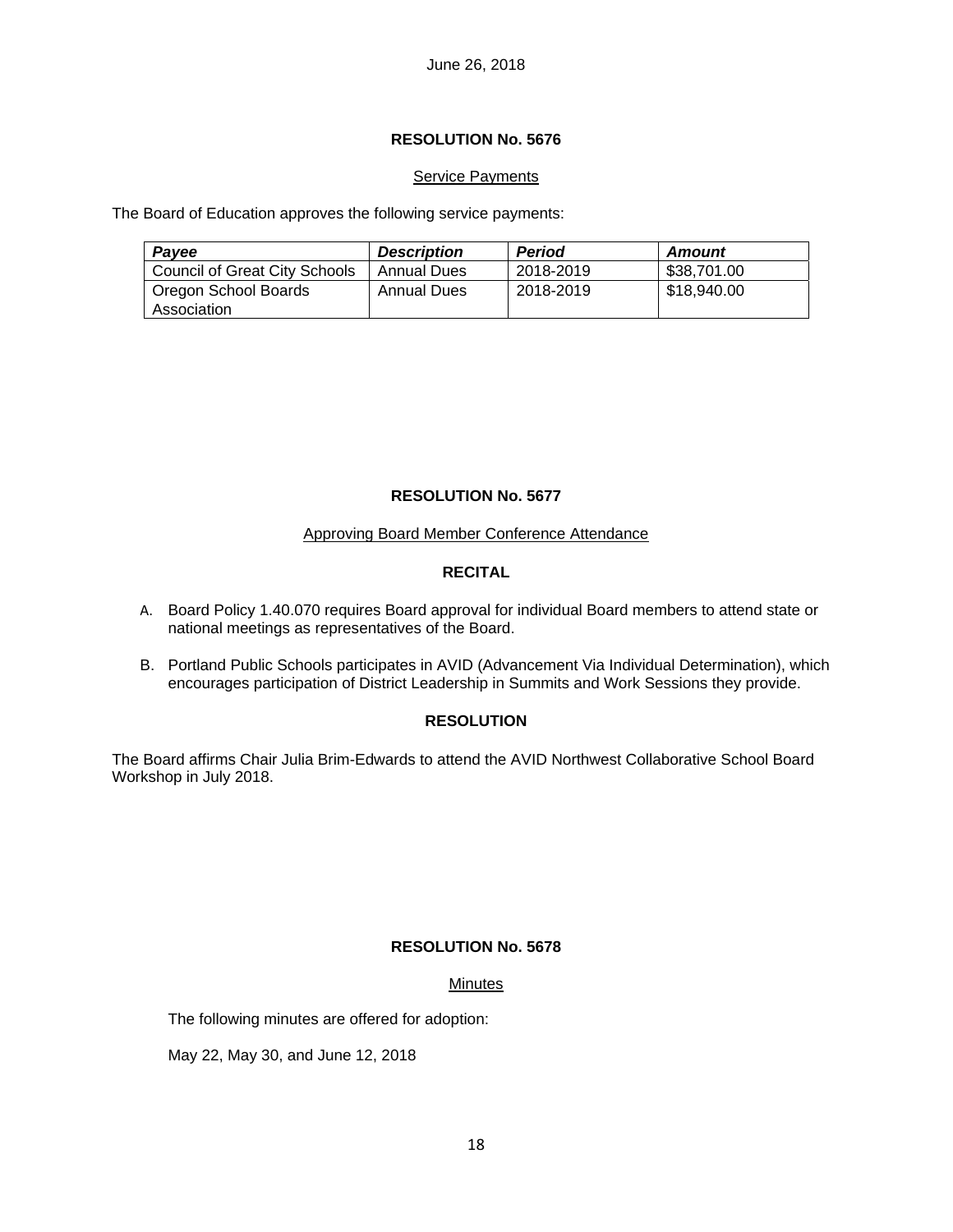### Decry National Policy to Separate Families

## **RECITALS**

- A. The family in all its many and disparate forms is the bedrock of society and the foundation on which our educational system is built.
- B. As educators, we see firsthand the power of families in ensuring that children are well cared for and have the opportunity to learn and grow.
- C. When families are fractured, dysfunctional, or absent, our schools often must serve as surrogate parents – a role that, while necessary, is a weak substitute for the real thing. This is why we work so hard to engage families – we know that nothing takes the place of this central ballast in a child's life.
- D. Families of all kinds are critical to the well-being of children and their intellectual, social, and personal development, and they are sacrosanct to our civilization – or so we thought.
- E. Now we are witness to a national policy where families are little more than political fodder and children are so much partisan leverage. Some children separated from their families under this policy are reported to be housed in Portland. The evidence of psychological, physiological, academic and emotional damage to children who are separated from their parents is real and long-standing.

## **RESOLUTION**

Therefore, be it resolved that the board of education condemns any policy that separates children from their families or caregivers by Immigration and Customs Enforcement (ICE) and hereby directs the Superintendent to investigate whether the District currently contracts with agencies involved with separating or housing children and youth who have been removed by ICE from the care of their families, or are illegally sharing confidential and/or sensitive child and family information with ICE and to report any findings.

*Adapted by Council of the Great City Schools*